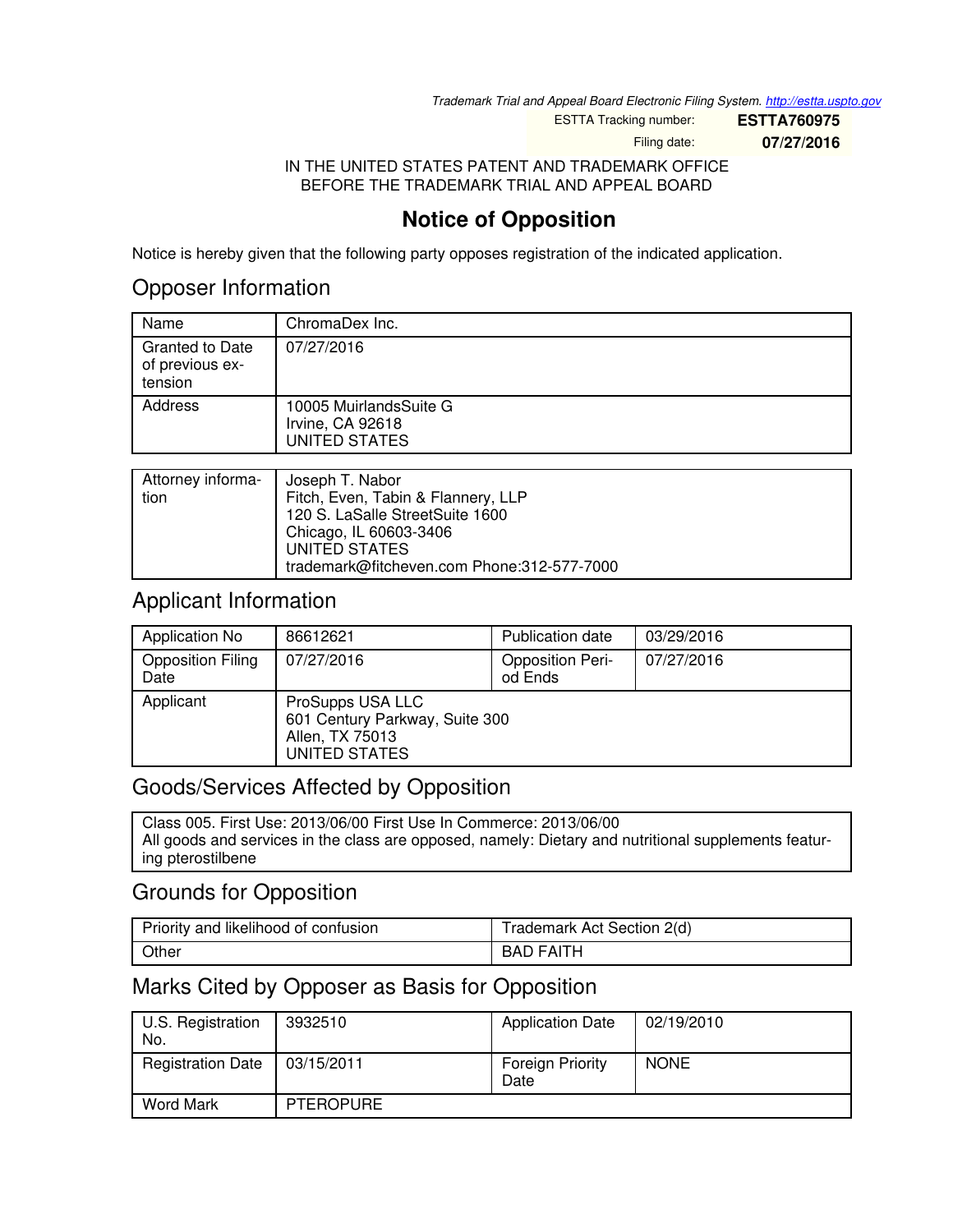| Design Mark            | eroru                                                                                                                                                                             |
|------------------------|-----------------------------------------------------------------------------------------------------------------------------------------------------------------------------------|
| Description of<br>Mark | <b>NONE</b>                                                                                                                                                                       |
| Goods/Services         | Class 001, First use: First Use: 2010/03/11 First Use In Commerce: 2010/03/11<br>Phytochemicals for use in the manufacturing of dietary supplements and nutri-<br>tional products |
| $\sim$ $\sim$ $\sim$   |                                                                                                                                                                                   |

| U.S. Registration<br>No. | 4459837                                                                                                                                                    | <b>Application Date</b>  | 07/24/2012                                                                    |
|--------------------------|------------------------------------------------------------------------------------------------------------------------------------------------------------|--------------------------|-------------------------------------------------------------------------------|
| <b>Registration Date</b> | 12/31/2013                                                                                                                                                 | Foreign Priority<br>Date | <b>NONE</b>                                                                   |
| <b>Word Mark</b>         | PROC3G                                                                                                                                                     |                          |                                                                               |
| Design Mark              | ProC:                                                                                                                                                      |                          |                                                                               |
| Description of<br>Mark   | <b>NONE</b>                                                                                                                                                |                          |                                                                               |
| Goods/Services           | Phytochemicals containing cyanidin-3-glucoside for use in the manufacturing of<br>dietary supplements, nutritional products, pharmaceuticals and cosmetics |                          | Class 001. First use: First Use: 2012/03/00 First Use In Commerce: 2012/03/00 |

| Attachments | 77939875#TMSN.png(bytes)<br>85685195#TMSN.png(bytes)<br>139334 ChromaDex v. ProSupps USA.pdf(270606 bytes) |
|-------------|------------------------------------------------------------------------------------------------------------|

# **Certificate of Service**

The undersigned hereby certifies that a copy of this paper has been served upon all parties, at their address record by First Class Mail on this date.

| Signature | /Joseph T. Nabor/ |
|-----------|-------------------|
| Name      | Joseph T. Nabor   |
| Date      | 07/27/2016        |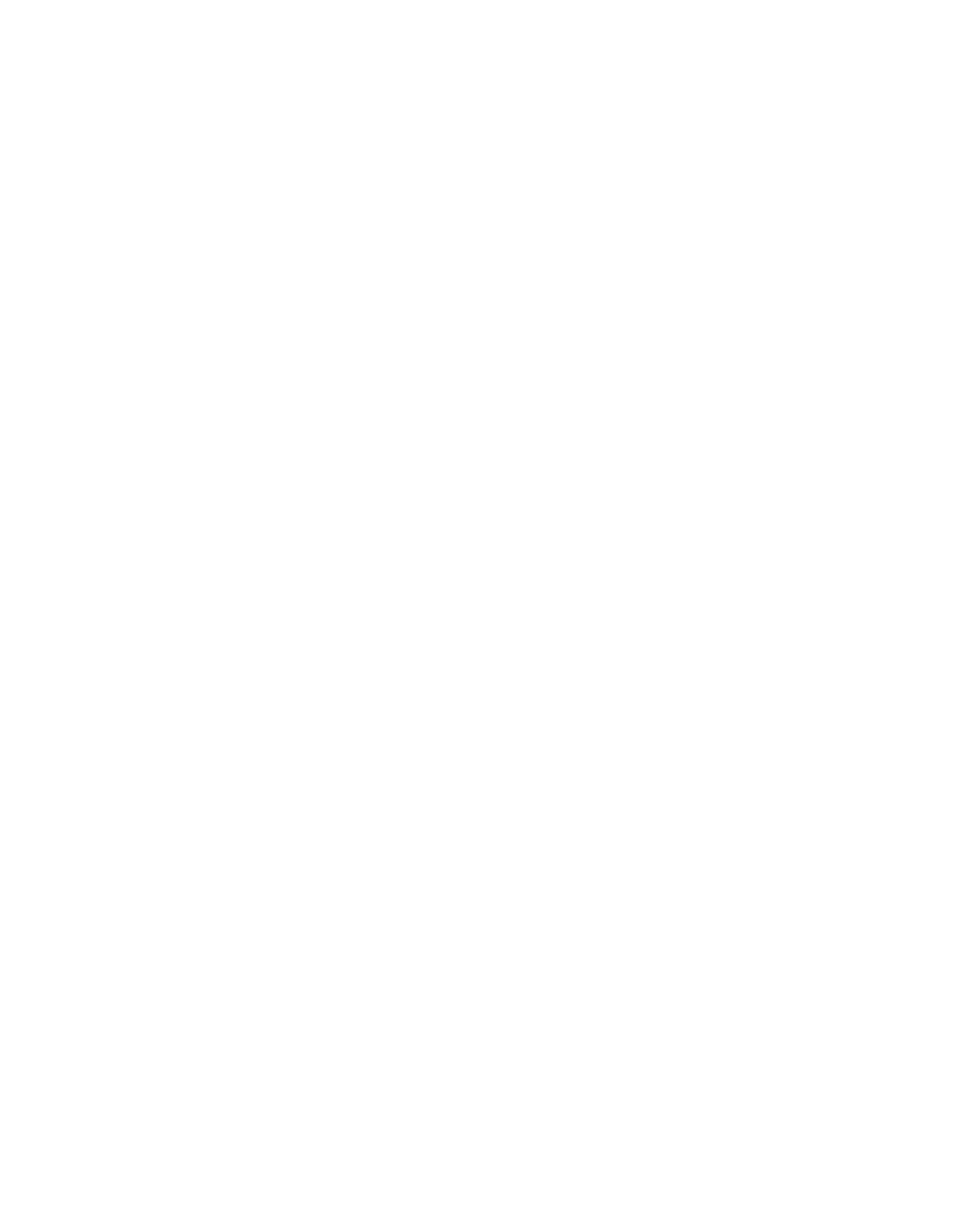8788-139334

### IN THE UNITED STATES PATENT AND TRADEMARK OFFICE BEFORE THE TRADEMARK TRIAL AND APPEAL BOARD

ChromaDex Inc. Opposer,  $V_{\cdot}$ Opposition No. ProSupps USA LLC Applicant. Serial No. 86612621 Filed: April 28, 2015 Mark: PTERO PRO Published: April 28, 2015

### NOTICE OF OPPOSITION

ChromaDex Inc., a California corporation, having a principal place of business at 10005 Muirlands, Suite G, Irvine, CA 92618 (hereinafter referred to as "ChromaDex") believes that it will be damaged by the registration of the PTERO PRO mark in Application No. 86612621 filed by ProSupps USA LLC identified as a Texas Limited Liability Company with an address of 601 Century Parkway, Suite 300, Allen, Texas 75013 (hereinafter referred to as "Applicant") and hereby oppose the same upon the following grounds:

### COUNT 1: LIKELIHOOD OF CONFUSION

 $\mathbf{1}$ . ChromaDex is the owner of the pTeroPure trademark in connection with phytochemicals products based on its use beginning at least as early as 2010, long before the Applicant can make any claim to its PTERO PRO mark.

 $\mathcal{D}_{\alpha}$ On March 15, 2011, the United States Patent & Trademark Office registered on the Principal Register and issued Registration No. 3932510 for the mark pTeroPure for use on "phytochemicals for use in the manufacturing of dietary supplements and nutritional products" in International Class 1. Said Registration is presently valid and subsisting and is now owned by ChromaDex and is *prima facie* evidence of ChromaDex's exclusive right to use said mark in commerce on the goods. A current printout of information from the USPTO electronic database records showing the current status and title of Registration No. 3932510 appears in Exhibit A.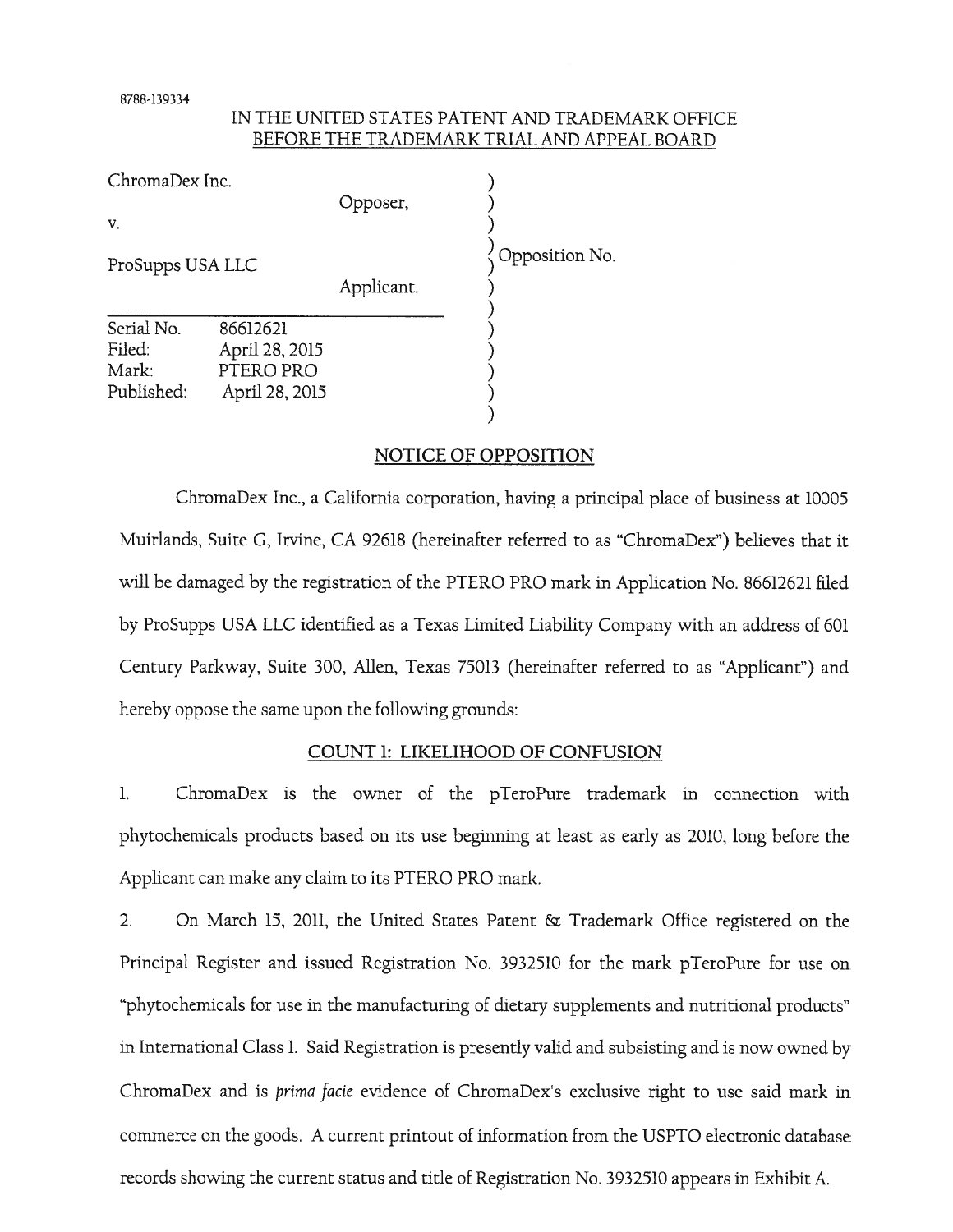$3.$ ChromaDex is the owner of the ProC3G trademark in connection with phytochemicals products based on its use beginning at least as early as 2012, before the Applicant can make any claim to its PTERO PRO mark.

 $\overline{4}$ . On December 31, 2013 the United States Patent & Trademark Office registered on the Principal Register and issued Registration No. 4459837 for the mark PROC3G for use on "phytochemicals containing cyaniding-3 glucoside for use in the manufacturing of dietary supplements, nutritional products, pharmaceuticals and cosmetics" in International Class 1. Said Registration is presently valid and subsisting and is now owned by ChromaDex and is prima facie evidence of ChromaDex's exclusive right to use said mark in commerce on the goods. A current printout of information from the USPTO electronic database records showing the current status and title of Registration No. 4459837 appears in Exhibit B.

5. ChromaDex has enjoyed continuous and substantial sales of goods in connection with the pTeroPure and ProC3G Marks beginning long before Applicant can claim any priority in its mark.

6. In its Application No. 86612621, Applicant seeks registration on the Principal Register for the PTERO PRO mark in connection with "dietary and nutritional supplements featuring pterostilbene" in International Class 5.

7. Upon information and belief, Applicant cannot claim priority in the United States for its PTERO PRO Mark earlier than June 2013, the date claimed as first use in Application No. 86612621.

8. By reason of longstanding and extensive marketing, advertising and promotion of the goods in connection with the pTeroPure and ProC3G Marks, and the high quality of those goods, the pTeroPure and ProC3G Marks have developed extremely valuable goodwill, are famous and have had a reputation associated and identified with ChromaDex long before the Applicant can assert any claim in the Applicant's PTERO PRO Mark.

2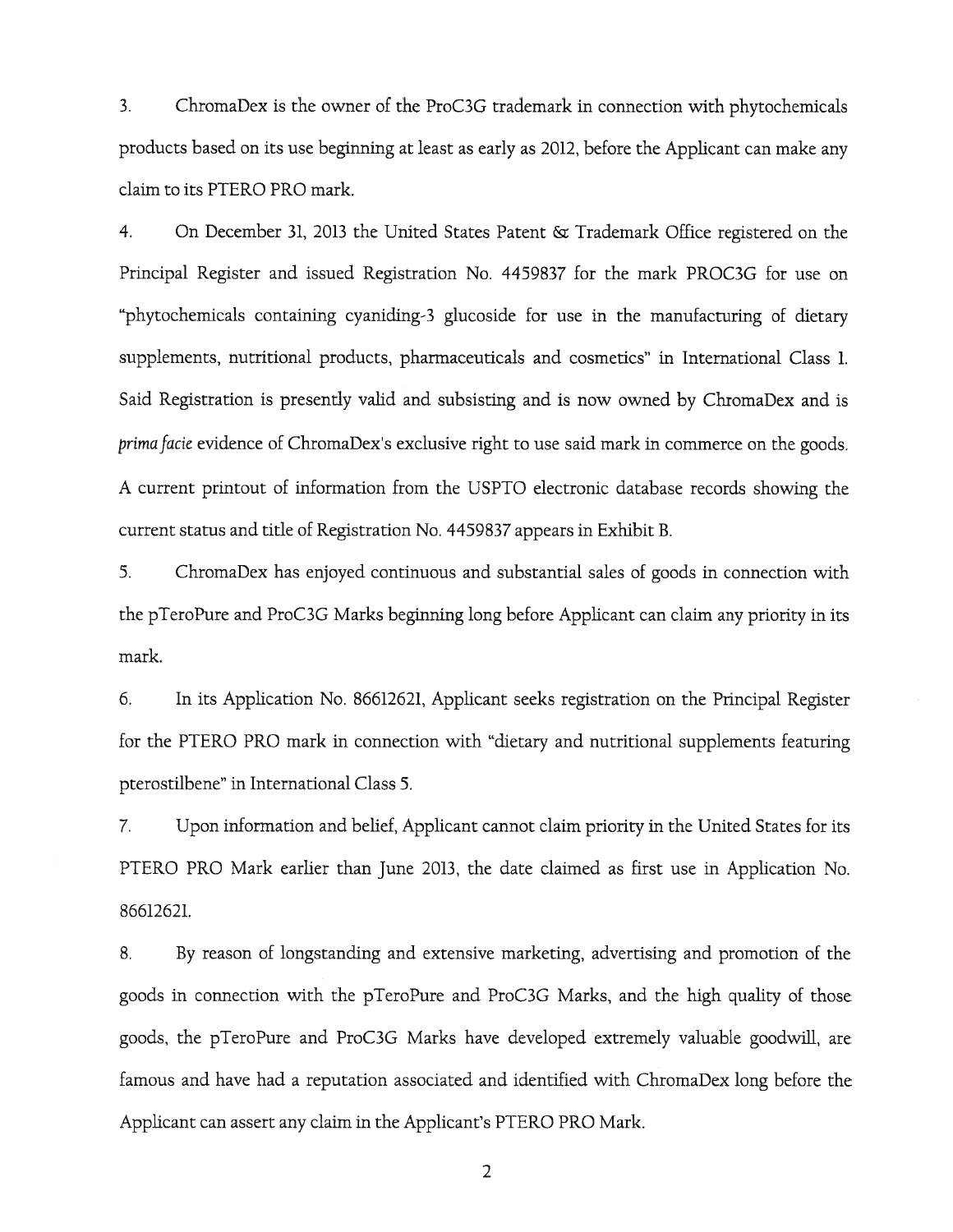9. On information and belief, Applicant's adoption and use of the Applicant's PTERO PRO Mark has been with actual or constructive knowledge of the prior use of, application for, and registration of the pTeroPure and ProC3G Marks.

10. Applicant's adoption and use of the Applicant's PTERO PRO Mark has been without the consent or permission of the Opposer.

The goods specified in the Applicant's trademark application for the Applicant's PTERO  $ll.$ PURE Mark are similar to the goods in registrations for the pTeroPure and ProC3G Marks and provided under the pTeroPure and ProC3G Marks in current use.

12. On information and belief, the Applicant's PTERO PRO Mark in connection with the specified goods are promoted in the same channels of trade, to the same potential purchasers, and use the same advertising media and channels as those in connection with the pTeroPure and ProC3G Marks.

 $13.$ The Applicant's PTERO PRO Mark is confusingly similar to the pTeroPure and ProC3G Marks.

14. If Applicant is granted registration of its PTERO PRO Mark as set forth in Application No. 86612621, Applicant will thereby obtain the *prima facie* exclusive right to use such mark, and such registration will damage, impair, diminish, and dilute ChromaDex's goodwill and rights in its pTeroPure and ProC3G Marks causing irreparable injury to the Opposer.

15. Applicant's PTERO PRO Mark is likely to cause confusion, mistake, or deception that Applicant's goods are those of ChromaDex or are otherwise endorsed, sponsored, or approved by ChromaDex, resulting in damage to the Opposer.

#### **COUNT II: BAD FAITH**

The Opposer realleges and incorporates herein the allegations of paragraph nos. 1-15, 16. inclusive.

3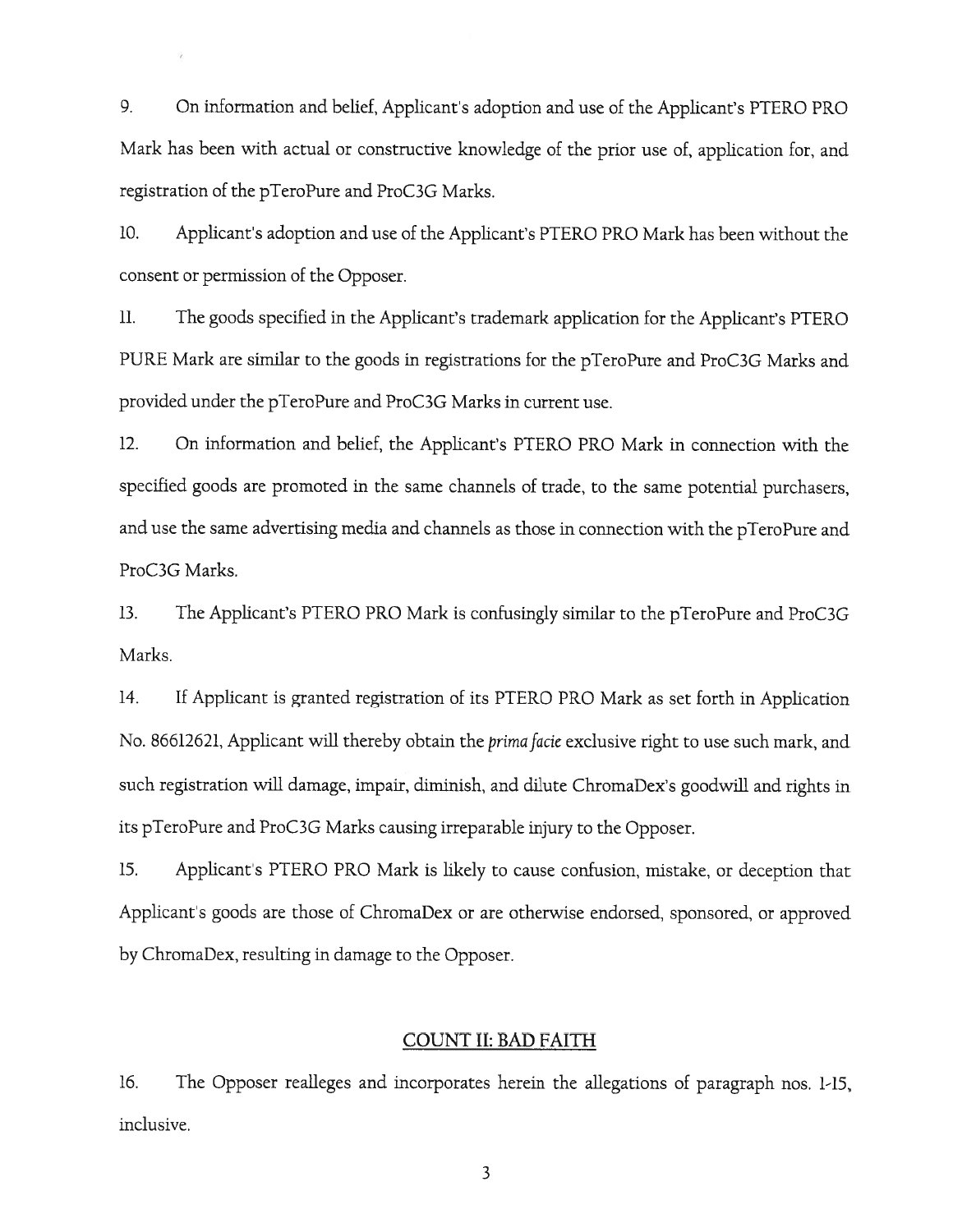$17.$ The Applicant had prior knowledge of Opposer's pTeroPure and ProC3G Marks.

18. Applicant contacted Opposer to obtain information about Opposer's brands.

Applicant filed its PTERO PRO application near the time Applicant obtained 19. information about Opposer's brands.

If Applicant is granted registration of its PTERO PRO Mark as set forth in Application 20. No. 86612621, Applicant will thereby obtain the prima facie exclusive right to use such mark, and such registration will damage, impair, tarnish, diminish, and dilute the distinctive quality of the pTeroPure and ProC3G Marks causing irreparable injury to the Opposer.

### PRAYER FOR RELIEF

WHEREFORE, the Opposer ChromaDex, respectfully request that Application No. 86612621 be rejected; and, that registration of the Applicant's PTERO PRO Mark be refused.

Respectfully submitted,

July 27, 2016

a C. Simmons Fitch, Even, Tabin & Flannery, LLP 120 South LaSalle, Suite 1600 Chicago, Illinois 60603-3406 Telephone: 312.577.7000/Facsimile: 312.577.7007 Attorney for Opposers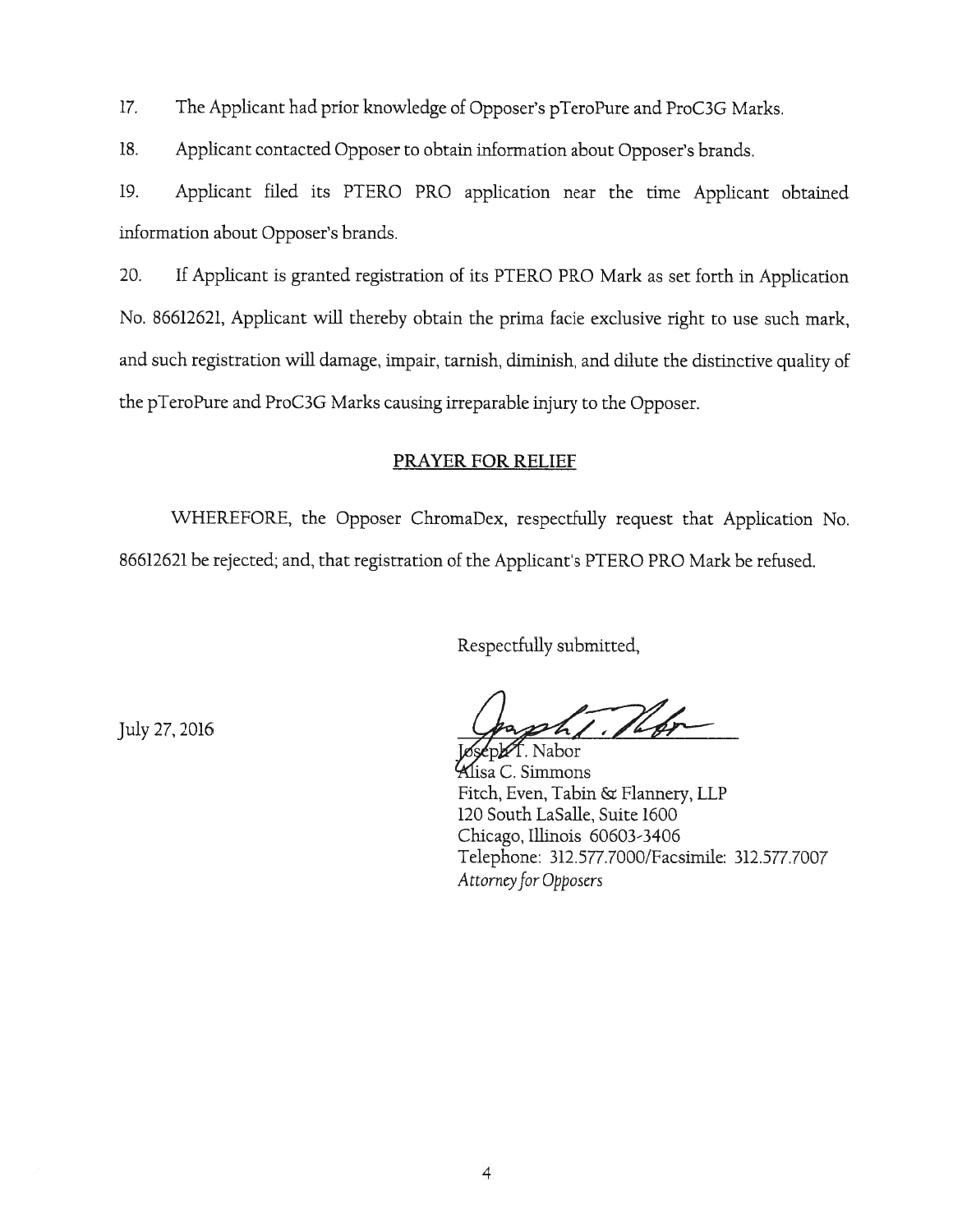#### **CERTIFICATE OF SERVICE**

I, Joseph T. Nabor, Attorney for Opposer, hereby certify that a copy of the foregoing NOTICE OF OPPOSITION was served by first class mail, postage prepaid, upon:

> Michael W. Dubner Gardere Wynne Sewell 1601 E;, St Ste 3000 Dallas, Texas 75201-4761

on this 27<sup>th</sup> day of July, 2016.

T. Theor f. Nabor

Alisa C. Simmons FITCH EVEN, TABIN & FLANNERY, LLP 120 South LaSalle Street, Suite 1600 Chicago, Illinois 60603 Telephone: (312) 577-7000 Facsimile: (312) 577-7007

Attorney for Opposer

742299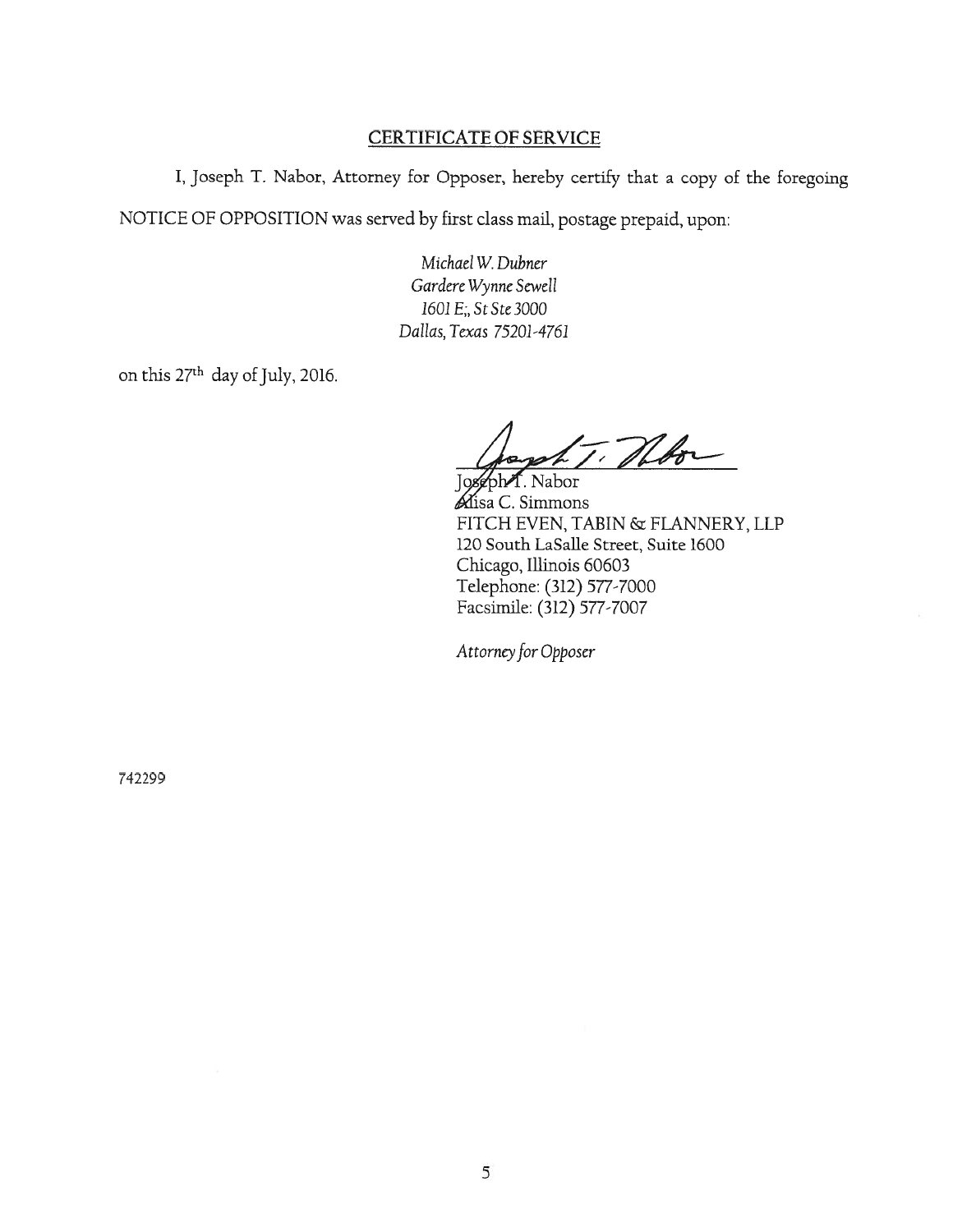# **Exhibit A**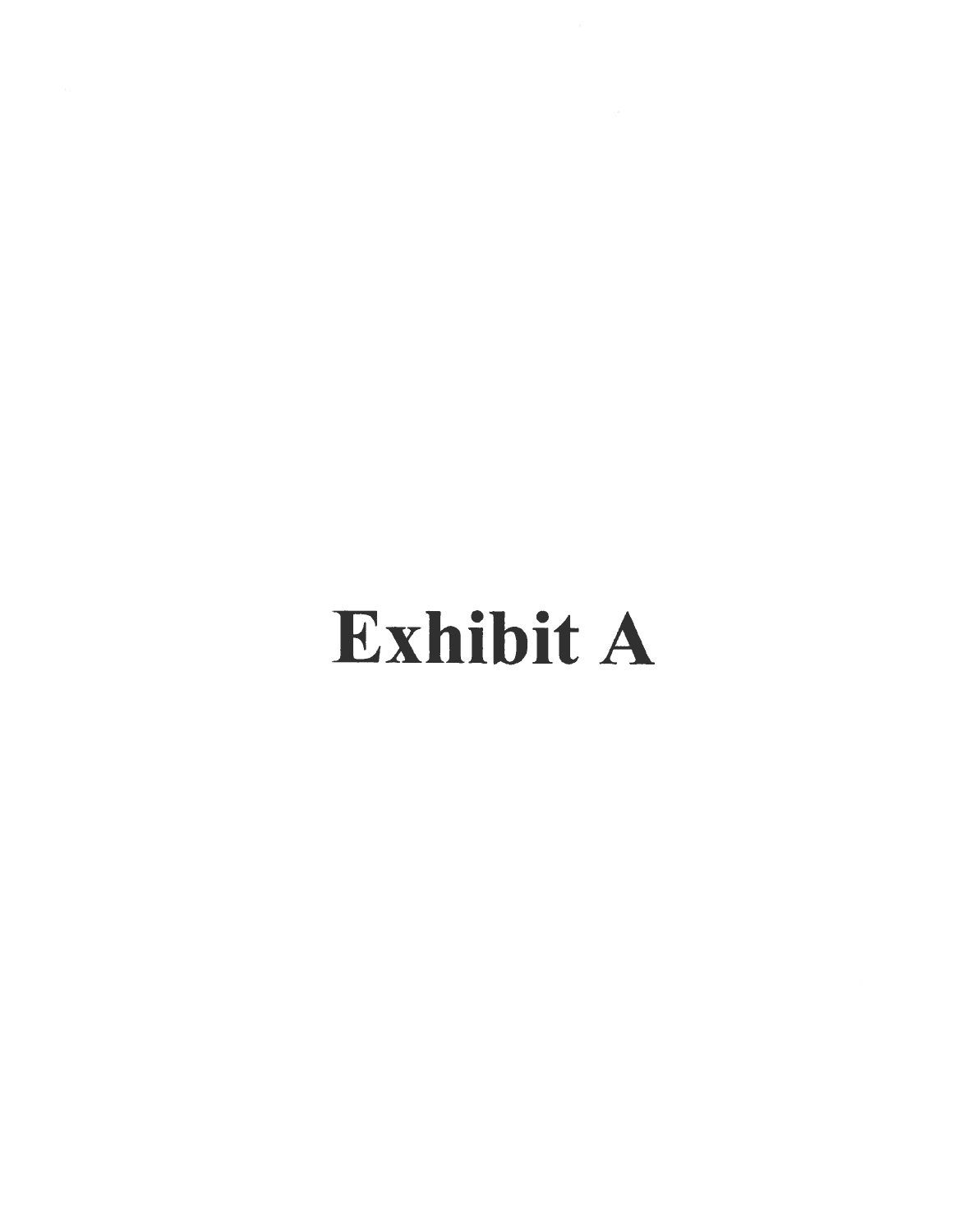

Home | Site Index | Search | FAQ | Glossary | Guides | Contacts | eBusiness | eBiz alerts | News | Help

**Trademarks > Trademark Electronic Search System (TESS)** 

TESS was last updated on Wed Jul 27 03:20:57 EDT 2016

TESS HOME NEW USER STRUCTURED FREE FORM BROWSE DICT SEARCH OG BOTTOM HELP

Logout | Please logout when you are done to release system resources allocated for you.

# Record 1 out of 1

Assemblance | LtARStates | (Use the "Back" button of the Internet Browser to return to TESS) **TSDR** 

# pTeroPure

| <b>Word Mark</b>                          | <b>PTEROPURE</b>                                                                                                                                                                                                   |
|-------------------------------------------|--------------------------------------------------------------------------------------------------------------------------------------------------------------------------------------------------------------------|
|                                           | Goods and Services IC 001. US 001 005 006 010 026 046. G & S: Phytochemicals for use in the manufacturing of dietary supplements<br>and nutritional products. FIRST USE: 20100311. FIRST USE IN COMMERCE: 20100311 |
| <b>Standard Characters</b><br>Claimed     |                                                                                                                                                                                                                    |
|                                           | Mark Drawing Code (4) STANDARD CHARACTER MARK                                                                                                                                                                      |
| <b>Serial Number</b>                      | 77939875                                                                                                                                                                                                           |
| <b>Filing Date</b>                        | February 19, 2010                                                                                                                                                                                                  |
| <b>Current Basis</b>                      | 1Α                                                                                                                                                                                                                 |
| <b>Original Filing Basis</b>              | 18                                                                                                                                                                                                                 |
| <b>Published for</b><br><b>Opposition</b> | July 27, 2010                                                                                                                                                                                                      |
| <b>Registration Number 3932510</b>        |                                                                                                                                                                                                                    |
| <b>Registration Date</b>                  | March 15, 2011                                                                                                                                                                                                     |
| Owner                                     | (REGISTRANT) ChromaDex Inc. CORPORATION CALIFORNIA 10005 Muirlands Suite G Irvine CALIFORNIA<br>92618                                                                                                              |
| <b>Attorney of Record</b>                 | JOSEPH T. NABOR                                                                                                                                                                                                    |
| Type of Mark                              | <b>TRADEMARK</b>                                                                                                                                                                                                   |
| Register                                  | PRINCIPAL                                                                                                                                                                                                          |
| Live/Dead Indicator                       | <b>LIVE</b>                                                                                                                                                                                                        |

TESS HOME NEW USER STRUCTURED FREE FORM BROWSE DICT SEARCH OG

HELP Top

|.HOME | SITE INDEX| SEARCH | eBUSINESS | HELP | PRIVACY POLICY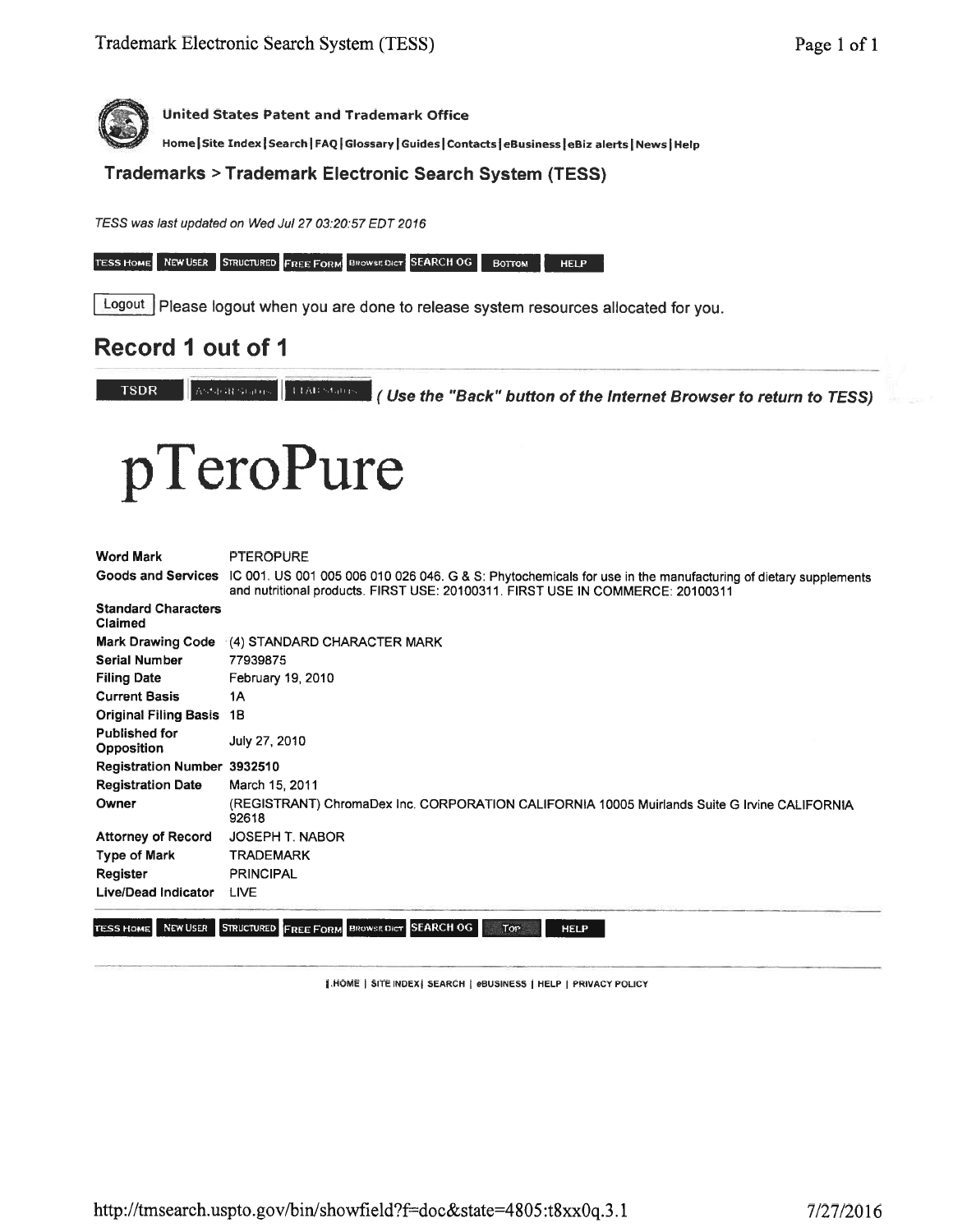

Home Site Index | Search | Guides | Contacts | eBusiness | eBiz alerts | News | Help



### **Assignments on the Web > Trademark Query**

# No assignment has been recorded at the USPTO

### For Serial Number: 77939875

If you have any comments or questions concerning the data displayed, contact PRD / Assignments at 571-272-3350. v.2.5 Web interface last modified: July 25, 2014 v.2.5

| .HOME | INDEX | SEARCH | eBUSINESS | CONTACT US | PRIVACY STATEMENT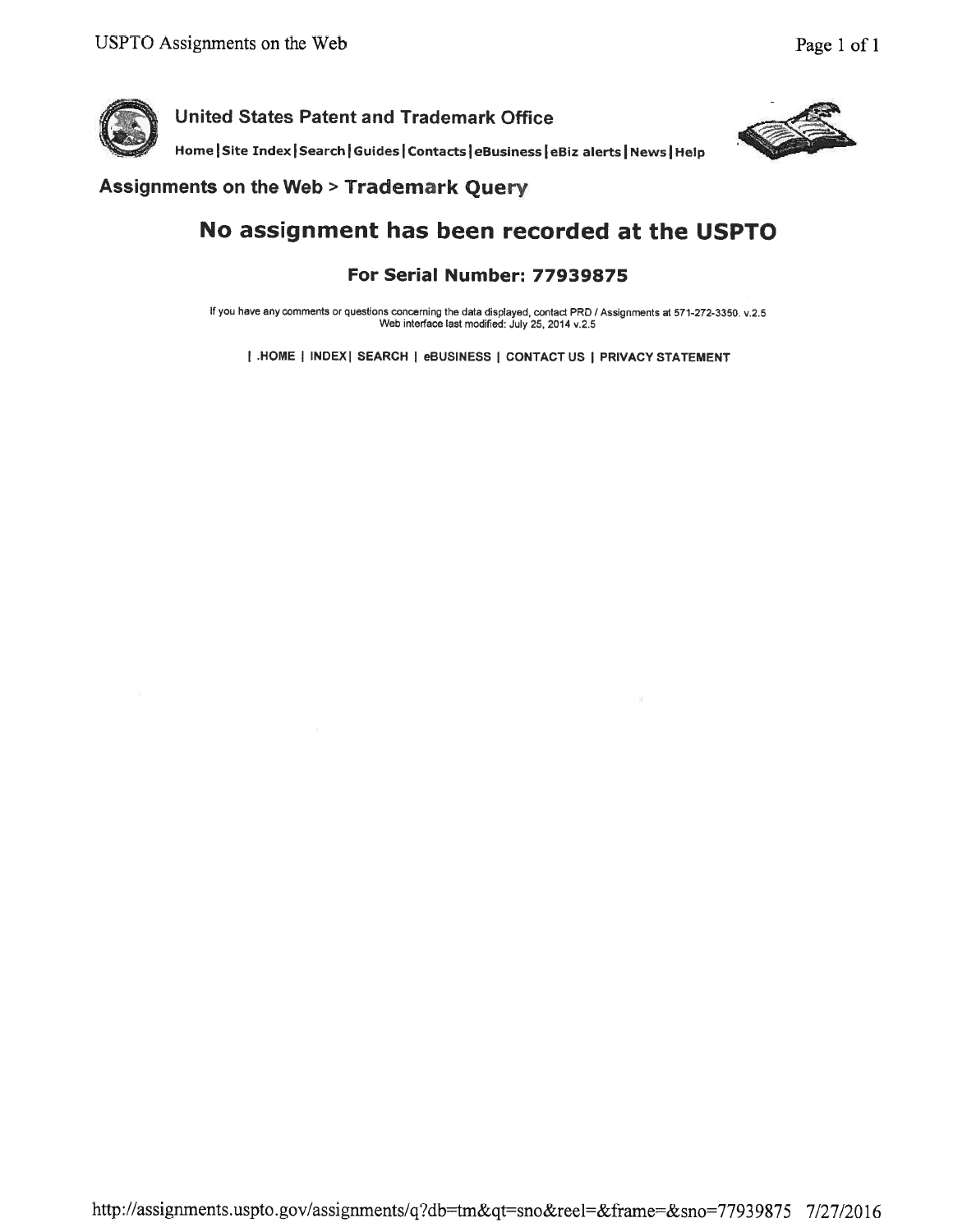# Exhibit B

 $\overline{E}$ 

 $\mathcal{L} = \mathcal{L} \mathcal{L} \mathcal{L}$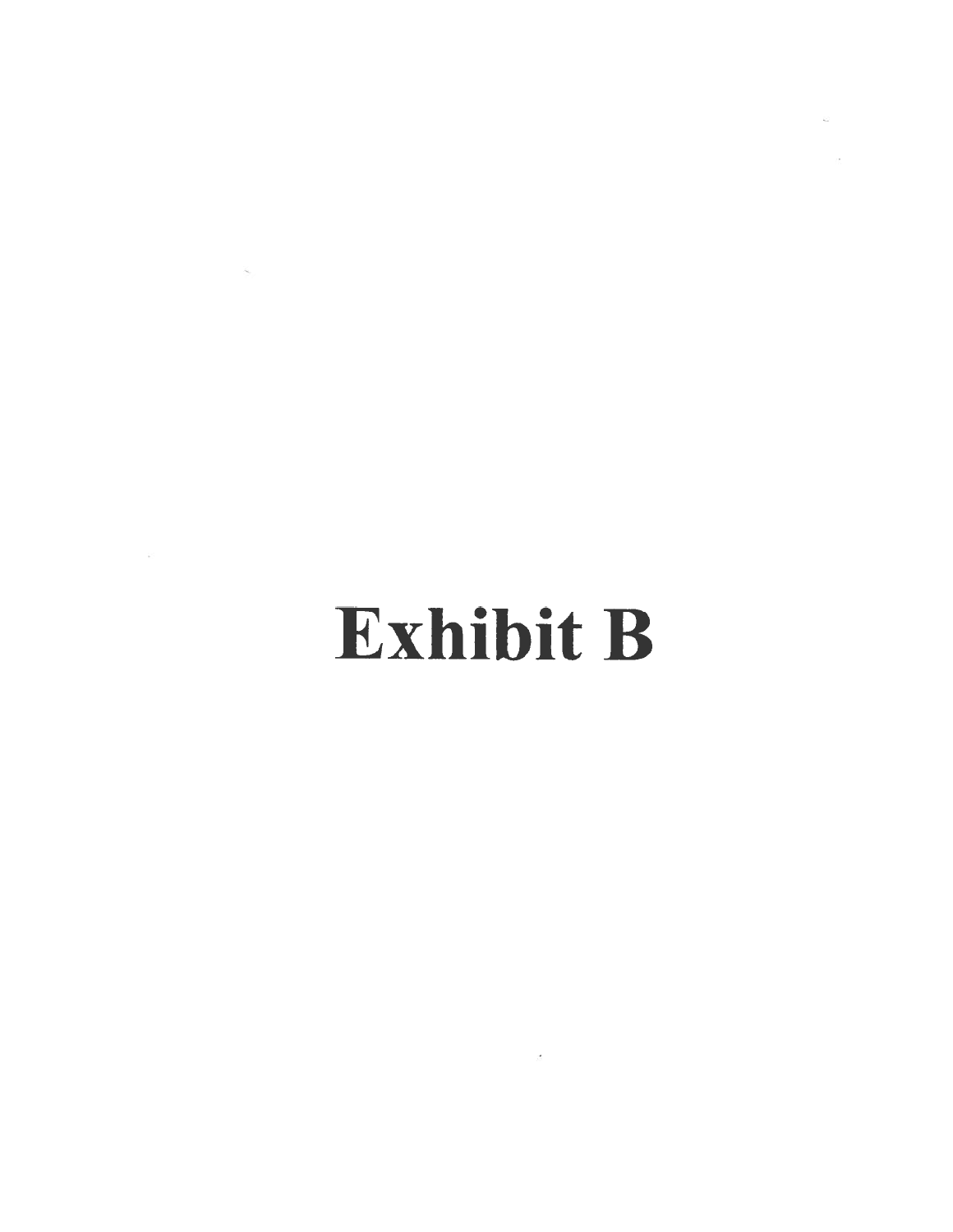Home | Site Index | Search | FAQ | Glossary | Guides | Contacts | eBusiness | eBiz alerts | News | Help

Trademarks > Trademark Electronic Search System (TESS)

TESS was last updated on Wed Jul 27 03:20:57 EDT 2016

TESS HOME NEW USER STRUCTURED FREE FORM BROWSE DICT SEARCH OG BOTTOM HELP

Logout Please logout when you are done to release system resources allocated for you.

## Record 1 out of 1

**TSDR** 

Assisted States (Use the "Back" button of the Internet Browser to return to TESS)



| <b>Word Mark</b><br>Goods and<br><b>Services</b> | PROC3G<br>IC 001. US 001 005 006 010 026 046. G & S: Phytochemicals containing cyanidin-3-glucoside for use in the manufacturing of<br>dietary supplements, nutritional products, pharmaceuticals and cosmetics. FIRST USE: 20120300, FIRST USE IN<br>COMMERCE: 20120300 |
|--------------------------------------------------|--------------------------------------------------------------------------------------------------------------------------------------------------------------------------------------------------------------------------------------------------------------------------|
| <b>Standard</b><br><b>Characters Claimed</b>     |                                                                                                                                                                                                                                                                          |
|                                                  | Mark Drawing Code (4) STANDARD CHARACTER MARK                                                                                                                                                                                                                            |
| <b>Serial Number</b>                             | 85685195                                                                                                                                                                                                                                                                 |
| <b>Filing Date</b>                               | July 24, 2012                                                                                                                                                                                                                                                            |
| <b>Current Basis</b>                             | 1A                                                                                                                                                                                                                                                                       |
| <b>Original Filing</b><br><b>Basis</b>           | 1B                                                                                                                                                                                                                                                                       |
| <b>Published for</b><br>Opposition               | February 5, 2013                                                                                                                                                                                                                                                         |
| Registration<br><b>Number</b>                    | 4459837                                                                                                                                                                                                                                                                  |
| <b>Registration Date</b>                         | December 31, 2013                                                                                                                                                                                                                                                        |
| Owner                                            | (REGISTRANT) ChromaDex Inc. CORPORATION CALIFORNIA 10005 Muirlands, Suite G Irvine CALIFORNIA 92618                                                                                                                                                                      |
| Attorney of Record Joseph T. Nabor               |                                                                                                                                                                                                                                                                          |
| Type of Mark                                     | <b>TRADEMARK</b>                                                                                                                                                                                                                                                         |
| Register                                         | <b>PRINCIPAL</b>                                                                                                                                                                                                                                                         |
| Live/Dead Indicator LIVE                         |                                                                                                                                                                                                                                                                          |
| NEW USER<br><b>TESS HOME</b>                     | STRUCTURED FREE FORM BROWSEDICT SEARCH OG<br><b>HELP</b><br>Top                                                                                                                                                                                                          |

[.HOME | SITE INDEX] SEARCH | OBUSINESS | HELP | PRIVACY POLICY